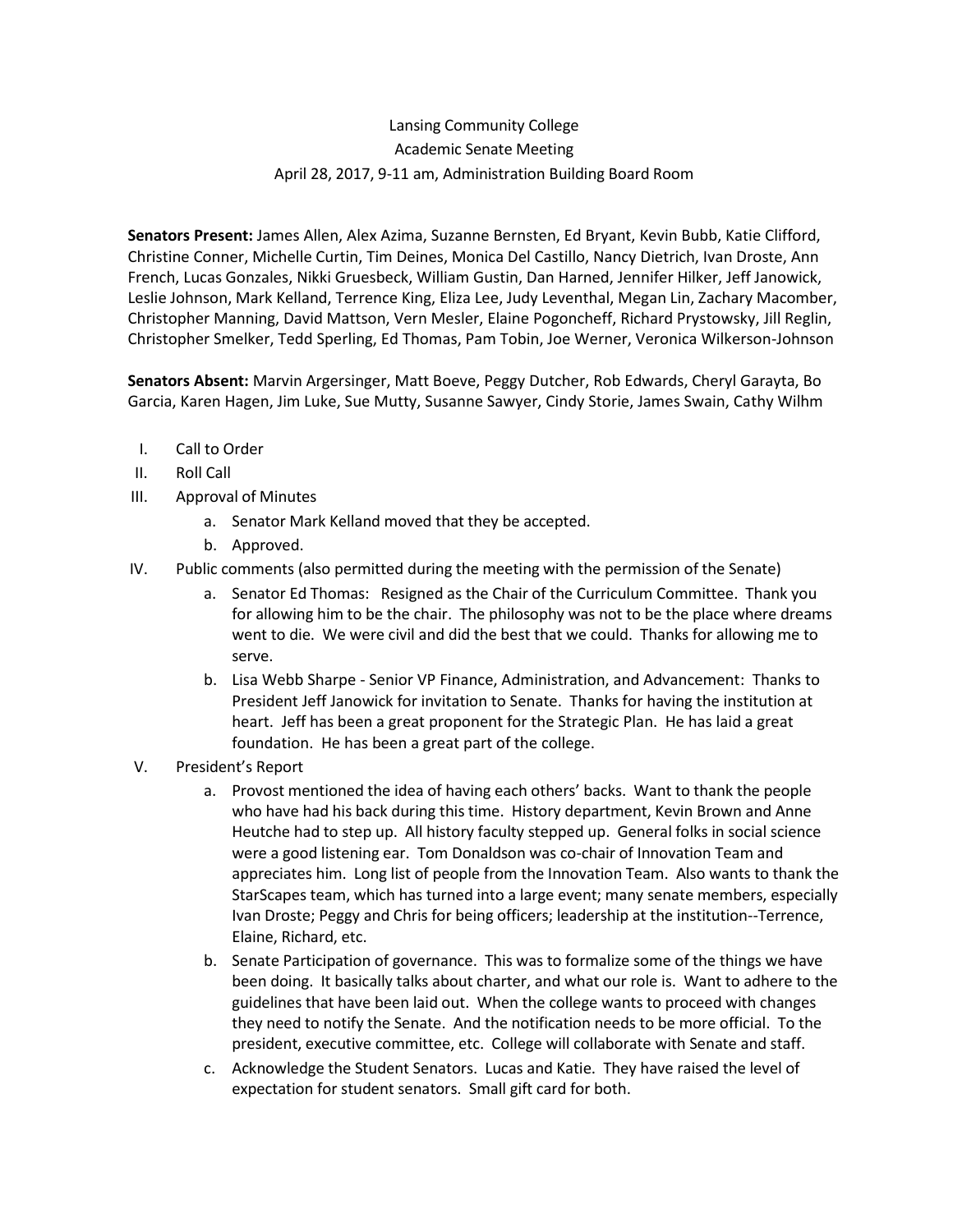- VI. Provost's Report
	- a. Shout out to Senator Ed Thomas the chair of the Curriculum Committee. It is a thankless job but it is key to the college moving forward.
	- b. "Got your back"; would like to suggest that going forward the Senate become a model for this in our meetings. Recommend that on the agendas that we say something like "I got your back." No blame and shame even if we don't agree with each other's ideas. Mindfulness work. We respect and support each other at LCC. Not just agree with each other's ideas. It can be subtle when we don't have each other's back. Having someone's back doesn't mean we always have to agree.
	- c. Next week Provost's office is hosting many appreciation groups. Groups that have been doing especially difficult projects over the year.
	- d. Innovation requires that we push through "I can't because…" Ex: We would love to have course equivalent accountability throughout Michigan. But we don't say just forget about transfer. We figure out where we can make it work. Let's have each others' back for pushing through.
	- e. At Adjunct faculty appreciation, student success was brought up. It might be worthwhile to have the college put something in writing about what the college means is student success. What is considered success? Can we think big? We should form a college wide group that includes students, support staff, faculty, admin, etc. Come up with without and examples on what we mean by student success. It would be helpful for faculty and students to know. Especially in an assessment context.
	- f. Thank you to all. Go easy on yourself. People at national meetings know about all the work we are doing. Special thank you to Jeff, Peggy and Chris for leading the senate.
- VII. Action items (none at this time)
	- a. Consent Agenda
		- i. Recommendations for new courses that satisfy core requirements
		- ii. RELG 150 and COMM140 has been recommended for approval by the Curriculum Committee.
		- iii. Passed
	- b. Online Mentoring Proposal
		- i. Senator Peggy Dutcher: Had a SAM meeting. We shared the proposal. And we have questions. Some people feel they are being evaluated. Another brought up the point that it may not be faculty but in fact the students.
		- ii. Senator Eliza Lee: Has had feedback from faculty that are not interested in this program. People want to know if it is required. Have had a couple faculty say they no longer are interested in teaching online because of this time commitment.
		- iii. Senator Leslie Johnson: At this point it will NOT be required. Look to do this as a pilot. We knew there would be objections. Anyone who has taught online knows that it is hard and lonely. We tried to think about those very kinds of issues. There should be no fear of evaluation. The "scorecard" is just a cumulative knowledge of people who study best practices in online education have found. Why wouldn't someone want the extra help? It's not necessarily the teachers' faults. But we are really pushing towards student success. We want to help instructors make more organized courses in a peer to peer way. Trying to just inch the success rate up. Just asking for a pilot.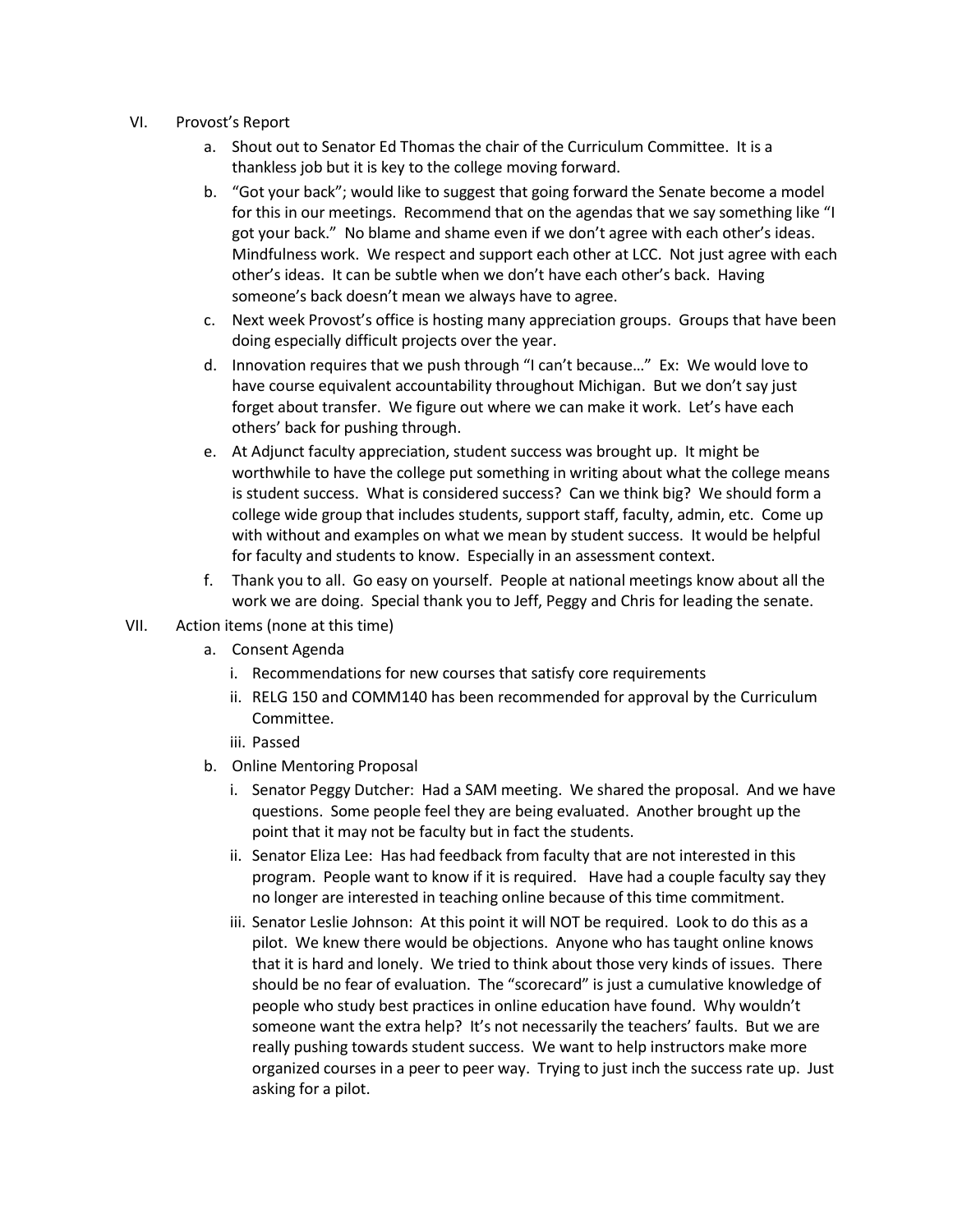- iv. Senator James Allen: There are two components to proposal. Information will not be shared with administrators or deans?
- v. Senator Leslie Johnson: During periodic review we have found that some instructors online haven't been doing as good a job as possible. And taking TOC isn't the best way to help them. It is a more valuable to "have each other's back."
- vi. Senator Mark Kelland: Clarification, do you have voluntary candidates in mind?
- vii. Senator Leslie Johnson: Going to ask Spring and Summer TOC people.
- viii. Senator Mark Kelland: Are we looking for a motion for the pilot?
- ix. Senator Leslie Johnson: Yes. Because we need to ask for money. It will cost very little to pilot this initiative. Want instructors to have the basics and acknowledge that teaching online is harder than face-to-face.
- x. Senator Peggy Dutcher: Perhaps some wording needs to be different in the document. Has this been approved?
- xi. Senator Leslie Johnson: Has already been taken to the provost's council and we got feedback and tweaked the document. People are reading in their own fears. It's time to have each other's backs.
- xii. Senator Jeff Janowick: Talking to another faculty member should not be seen as an evaluation. We are a team and need to take advantage of each other. Reminding faculty to use the services at the college.
- xiii. Provost: Like the "Got your back." We, employees, need safe spaces where there is no judgment, no blame or shame. The mentoring is not about a "gotcha!" It is a supposed to be healthy and non-punitive way. It is not an evaluation.
- xiv. Senator Christine Conner: Feedback was that they think it is a good idea. They think it is a good idea to start it with TOC and people that haven't done TOC in a while.
- xv. Senator Cheryl Garayta: Why is it the teacher's fault? There is no real statement in the schedule book about what is expected of an online student. There needs to be an online statement about what online students need to know.
- xvi. President Jeff Janowick: Good idea, but that is a different proposal.
- xvii.Dan Holt: Stay tuned.
- xviii. When students sign up for their first online course, e-learning sends them an email. It includes how to used D2L, expectations, online learning course for students, etc.
- xix. Senator Mark Kelland: Move to encourage CTE and e-learning to move forward with this proposal for a pilot only.
- xx. Passed.
- c. Statement of Student Expectations
	- i. Leave it out for comments.
- VIII. Other Reports and updates
	- a. Student Senator reports
		- i. Senator Lucas: Thank you for the opportunity. When we are at Senate, we are doing this because we want to make sure the students are successful. Sometimes get lost in the debate. Gained a lot of insight on how things are figured out. Appreciate being here and seeing how things are decided.
		- ii. Senator Katie: Thanks for the opportunity. Insightful to see how things are working.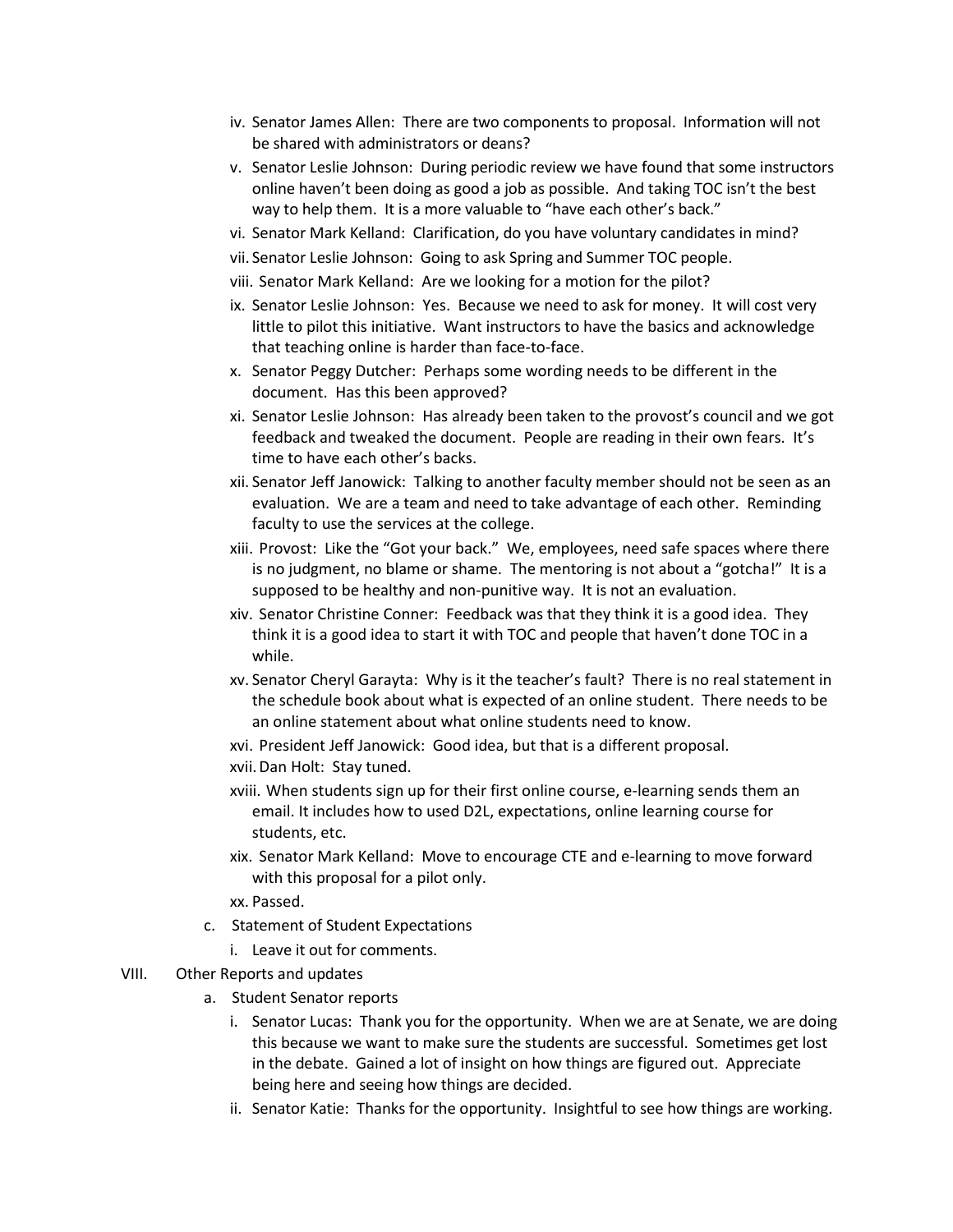Other students can see other levels. It's nice to see how decisions are made and where they are made.

- b. Program Review report Karen Hicks
	- i. Changed the schedule of program review. Used to do by semester and now do by academic year. Program review documents are all on Sharepoint. There are many documents that you work through. Have gotten feedback that faculty like this. Can see what others are doing and what is expected. Trying to reduce the silos.
	- ii. Provost: Thank you to everyone who has been involved in this. As another next step, we are looking at choosing a few programs did well to demonstrate as models.
	- iii. Senator Peggy Dutcher: Exit meetings that are new this year worked out really well. CASL, CC, provost, etc. are there. It allows for good discussion. Great idea to add those.
- c. Online learning committee report—Dan Holt
	- i. We were asked by Margie Clark, Provost, etc. What do we mean by online, face-toface, hybrid? Committee came up with definitions for each. Face to Face: Instruction and participation takes place in a pre-determined physical space and time. May also requires use of one instructional resources and electronic submission of assignments. Hybrid: Instruction and participation are divided between an online environment and a pre-determined physical pace and time. While required use of online instructional resources and electronic submission of assignments. Online: Instruction and participation take place in an online environment. Some sections may require synchronous meetings. Some sections may require proctored assessments.
	- ii. Martine Rife: What about classes that don't fit in these categories? Will they not run? Such as competency based courses. Some hybrid courses are competency based and won't fall in those categories.
	- iii. Dan Holt: Not sure that is up to us. We tried to make them as broad as possible.
	- iv. Martine Rife: Contract says for course development, it must be one of these. WE need another definition so that faculty as still compensated if they develop a different method that this.
	- v. Provost: What is the intended audience? Will online students understand what "synchronous meetings" means?
	- vi. Dan Holt: A really good point. But don't want to add more verbiage.
	- vii. President Jeff Janowick: This could be an internal definition and get another one for students.
	- viii. Katie (student senator): Attended audience is important. Hybrid versus face-toface is tricky. Because face to face can still have online homework.
	- ix. Senator Veronica Wilkerson-Johnson: Martine, if another category was added what would it be called?
	- x. Martine Rife: Not sure but wouldn't it be fun to figure it out!
	- xi. Senator Michelle Curtin: Teach face to face and hybrid. Had impression that 50% must be online. Is that still a practice?
	- xii. Provost: That isn't a definition. That sounds like a program issue.
	- xiii. Senator Leslie Johnson: It is more to the division and program.
	- xiv. President Jeff Janowick: Need to look at contract. But we may have program and division requirements.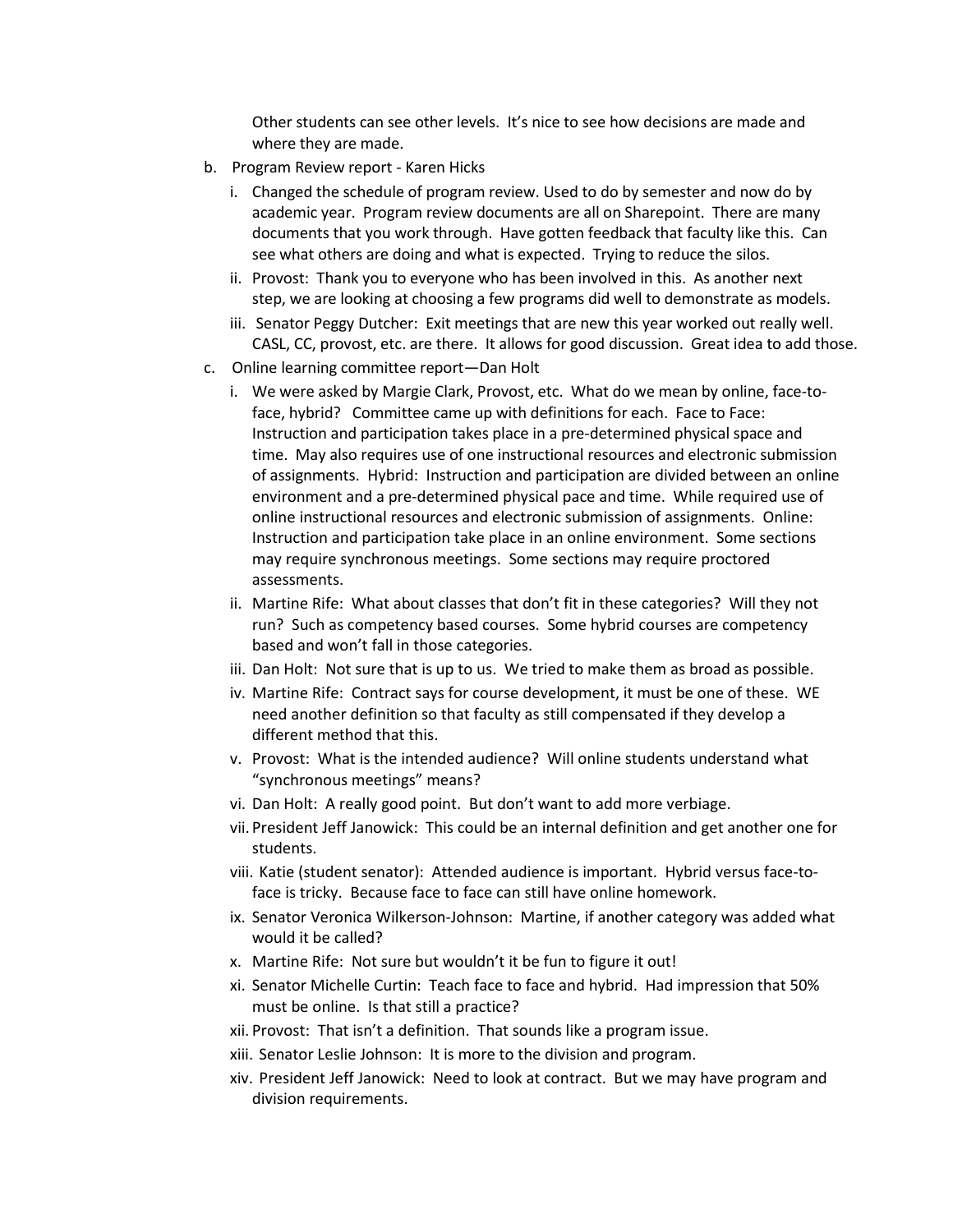- xv. Peggy: AS a standing committee, there are certain things that come to the Senate for approval. Will you be coming back with more formal definitions?
- xvi. Dan Holt: Fine with doing it however the senate wants to do it.
- xvii.President Jeff Janowick: If we don't accept it now, we probably won't accept it until the Fall. This seems relatively straightforward.
- xviii. Senator Ed Bryant: Move to accept this.
- xix. Senator Peggy Dutcher: Second.
- xx. Passed.
- xxi. Dan Holt: Chris mentioned the online learning course the LCC students are offered to take. 75 min course that is interactive and optional. Long time online teachers are looking to make this required.
- d. MBS online bookstore update—Don Wilske
	- i. PowerPoint available.
	- ii. Trying to find lower cost textbook options for students.
	- iii. LCC receives no commission for MBS. This has amounted to \$88,000 that is being saved by the students. Fall 2016 MBS included use of Financial Aid. Spring 2017 MBS not includes textbook rentals.
	- iv. Extensive choices, more students have textbook first day, reduce collections and outstanding balances, adopt OER, saving departments time by streamlining, compliance with Textbook Affordability Provision, and on campus book buyback.
	- v. Faculty members can go in and "shop around" for textbooks in their course. They can check the different publishers and prices for textbooks. Faculty Center Network and e-text builder are available. Can develop custom content from books, articles, OER, personal material, etc.
	- vi. MBS was purchased by Barnes and Noble. Looking at selling non-textbook items.
	- vii. Lisa: Textbook adoption, you can order different chapters from different books and MBS will take care of the copyright issues. Can make a custom textbook.
	- viii. If there is interest in August for MBS to do training, they will send in a representative.
	- ix. Katie (student senator): Why do some professors not use the textbook that on MBS says is required? Are they forced to put a textbook on there?
	- x. Don Wilske: That is not something in my range.
	- xi. Senator Leslie Johnson: This is something that needs to be addressed. Especially to associate deans. It needs to be dealt with other ways. This is not MBS problem.
	- xii. Katie: You should make a poll for students on how they like it, how easy it is to use. Because I've found that it is not worth it. Can find cheaper other places.
	- xiii. Don Wilske: One of the reasons we didn't is because we didn't have all 5 options until this semester.
	- xiv. Lisa Webb Sharpe: If you want to use financial aid before class starts you must use MBS. After financial aid is disbursed, you can use any option you want.
	- xv. Katie: It has not been easy to find \$250 is for books or that there is \$600 on my account. Students come up and have no idea why they have money in their account. Is there a way we can clarify where this money is coming from?
	- xvi. Senator Christine Conner: Some students were confused about the buyback